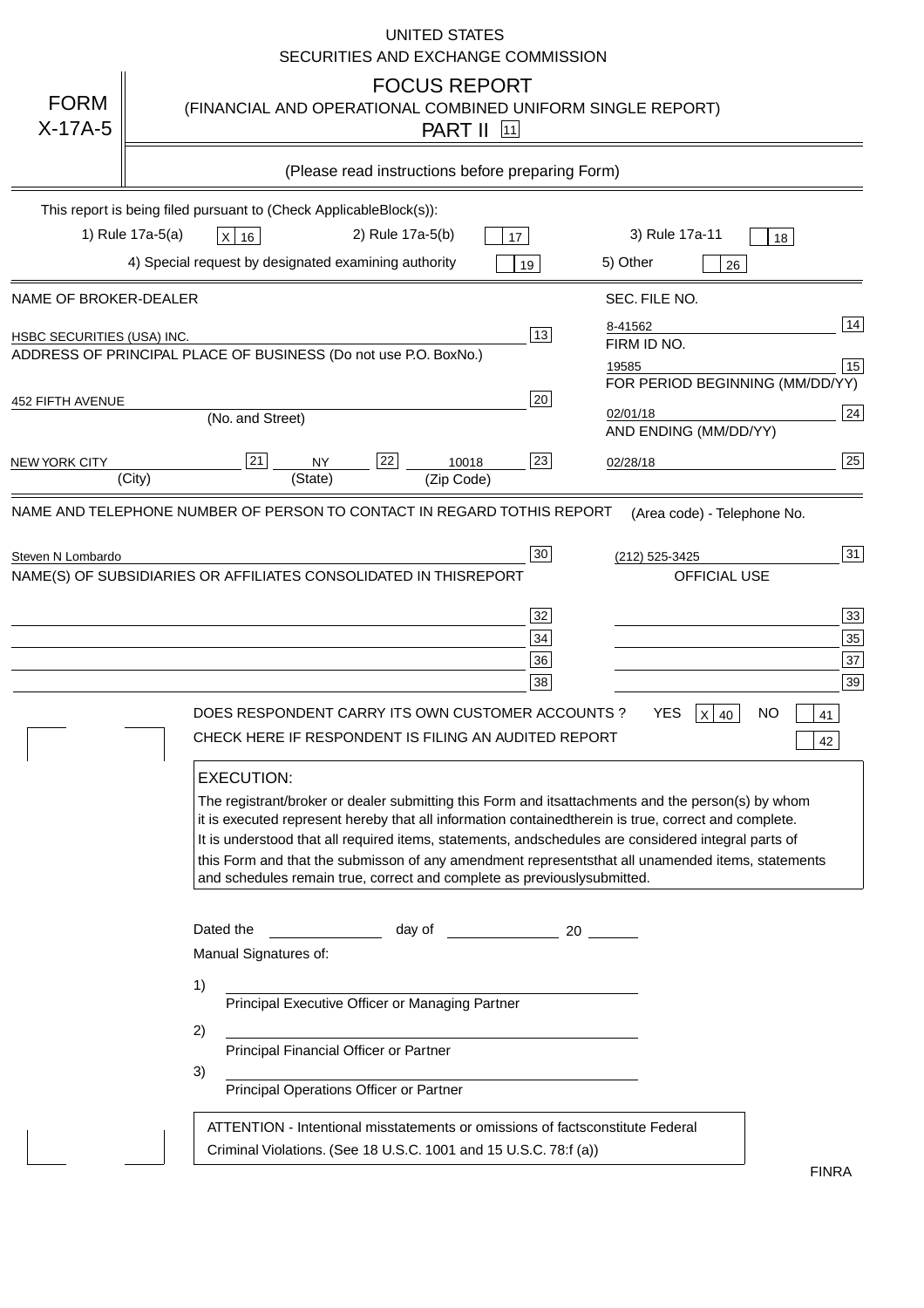BROKER OR DEALER

HSBC SECURITIES (USA) INC.

02/28/18

as of

## STATEMENT OF SEGREGATION REQUIREMENTS AND FUNDS IN SEGREGATION FOR CUSTOMERS TRADING ON U.S. COMMODITY EXCHANGES

| SEGREGATION REQUIREMENTS (Section 4d(2) of the CEAct)                                          |                      |                        |      |
|------------------------------------------------------------------------------------------------|----------------------|------------------------|------|
| 1. Net ledger balance                                                                          |                      |                        |      |
| A. Cash                                                                                        | \$                   | $(135, 753, 049)$ 7010 |      |
| B. Securities (at market)                                                                      |                      | 1,162,602,604 7020     |      |
| 2. Net unrealized profit (loss) in open futures contracts<br>traded on a contract market       |                      | 366,547,402 7030       |      |
| 3. Exchange traded options                                                                     |                      |                        |      |
| A. Add market value of open option contracts purchased on a<br>contract market                 |                      | 188,359,375 7032       |      |
| B. Deduct market value of open option contracts granted (sold)<br>on a contract market         |                      | 17,139,801) 7033       |      |
| 4. Net equity (deficit) (add lines 1, 2, and 3)                                                |                      | 1,564,616,531 7040     |      |
| 5. Accounts liquidating to a deficit and accounts with debit<br>balances                       |                      |                        |      |
| - gross amount                                                                                 | 7045<br>77, 157, 724 |                        |      |
|                                                                                                |                      |                        |      |
| Less: amount offset by customer owned securities                                               | 77,157,724) 7047     |                        | 7050 |
| 6. Amount required to be segregated (add lines 4 and 5)                                        | \$                   | 1,564,616,531          | 7060 |
|                                                                                                |                      |                        |      |
| FUNDS IN SEGREGATED ACCOUNTS                                                                   |                      |                        |      |
| 7. Deposited in segregated funds bank accounts                                                 |                      |                        |      |
| A. Cash                                                                                        |                      | 38,289,815             | 7070 |
| B. Securities representing investments of customers' funds<br>(at market)                      |                      | $\overline{0}$         | 7080 |
| C. Securities held for particular customers or option customers<br>in lieu of cash (at market) |                      | 146,740,020 7090       |      |
| 8. Margins on deposit with derivatives clearing organizations<br>of contract markets           |                      |                        |      |
| A. Cash                                                                                        | \$                   | 394,235,786 7100       |      |
| B. Securities representing investments of customers' funds<br>(at market)                      |                      | $\Omega$               | 7110 |
| C. Securities held for particular customers or option customers<br>in lieu of cash (at market) |                      | 1,000,062,944          | 7120 |
| 9. Net settlement from (to) derivatives clearing organizations<br>of contract markets          |                      | (101, 845, 759)        | 7130 |
| 10. Exchange traded options                                                                    |                      |                        |      |
| A. Value of open long option contracts                                                         |                      | 188,359,375 7132       |      |
| B. Value of open short option contracts                                                        |                      | 17,139,801 7133        |      |
| 11. Net equities with other FCMs                                                               |                      |                        |      |
| A. Net liquidating equity                                                                      |                      | 10,466,393 7140        |      |
| B. Securities representing investments of customers' funds<br>(at market)                      |                      |                        | 7160 |
| C. Securities held for particular customers or option customers<br>in lieu of cash (at market) |                      |                        | 7170 |
| 12. Segregated funds on hand (describe:                                                        |                      | 15,799,640             | 7150 |
| 13. Total amount in segregation (add lines 7 through 12)                                       |                      | 1,674,968,413 7180     |      |
| 14. Excess (deficiency) funds in segregation (subtract line 6 from line 13)                    | \$                   | 110,351,882 7190       |      |
| 15. Management Target Amount for Excess funds in segregation                                   | S                    | 98,000,000 7194        |      |
| 16. Excess (deficiency) funds in segregation over (under) Management Target Amount Excess      | \$                   | 12,351,882 7198        |      |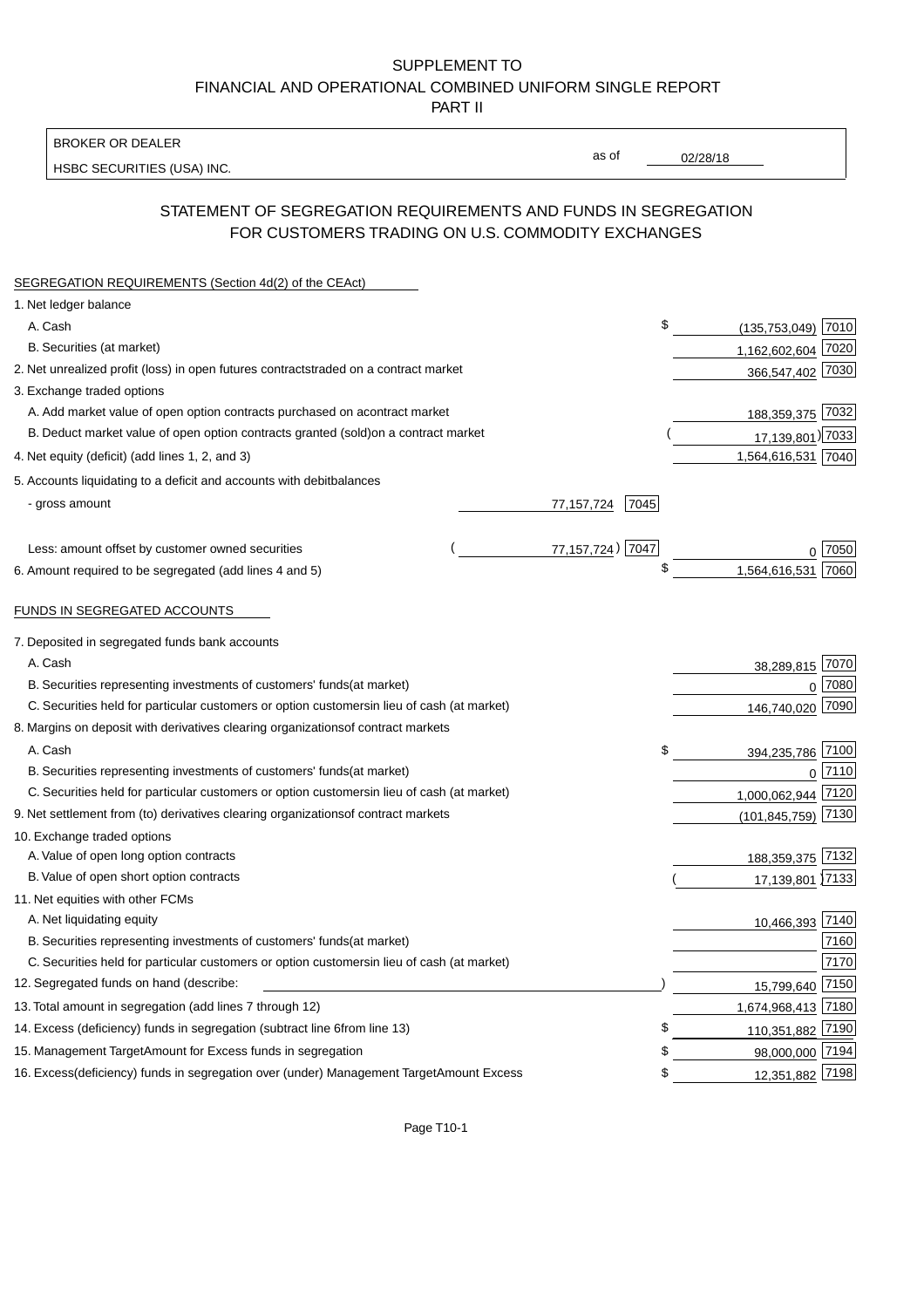PART II

| <b>BROKER OR DEALER</b>                           |                                        | as of                                                          |      |
|---------------------------------------------------|----------------------------------------|----------------------------------------------------------------|------|
| HSBC SECURITIES (USA) INC.                        |                                        | 02/28/18                                                       |      |
|                                                   | FOR CUSTOMERS' DEALER OPTIONS ACCOUNTS | STATEMENT OF SEGREGATION REQUIREMENTS AND FUNDS IN SEGREGATION |      |
| 1. Amount required to be segregated in accordance |                                        |                                                                |      |
| with Commission regulation 32.6                   |                                        | \$                                                             | 7200 |
| 2. Funds in segregated accounts                   |                                        |                                                                |      |
| A. Cash                                           | \$                                     | 7210                                                           |      |
| B. Securities (at market)                         |                                        | 7220                                                           |      |
| C. Total                                          |                                        |                                                                | 7230 |
| 3. Excess (deficiency) funds in segregation       |                                        |                                                                |      |
|                                                   |                                        |                                                                |      |

(subtract line 2.C from line 1) 7240

 $\overline{\mathsf{I}}$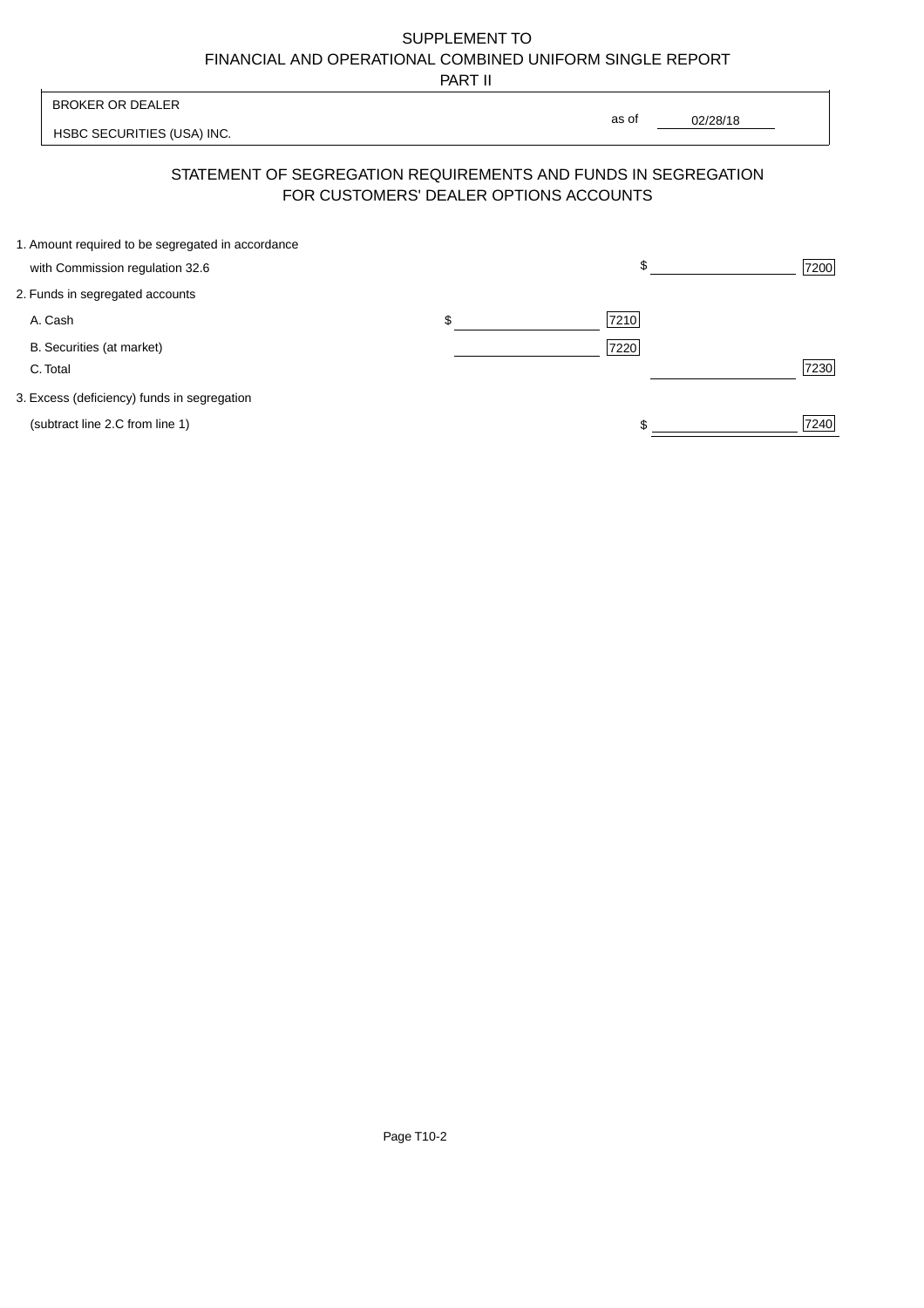PART II

HSBC SECURITIES (USA) INC. The contract of the contract of the contract of the contract of the contract of the contract of the contract of the contract of the contract of the contract of the contract of the contract of the BROKER OR DEALER

as of

### STATEMENT OF SECURED AMOUNTS AND FUNDS HELD IN SEPARATE ACCOUNTS PURSUANT TO COMMISSION REGULATION 30.7

#### FOREIGN FUTURES AND FOREIGN OPTIONS SECURED AMOUNTS

| Amount required to be set aside pursuant to law, rule or<br>regulation of a foreign government<br>or a rule of a self-regulatory organization authorized<br>thereunder                       | \$<br>0                         | 7305         |
|----------------------------------------------------------------------------------------------------------------------------------------------------------------------------------------------|---------------------------------|--------------|
| 1. Net ledger balance - Foreign Futures and Foreign Option Trading - All Customers<br>A. Cash<br><b>B.</b> Securities<br>(at market)                                                         | \$<br>17,263,138<br>104,418,887 | 7315<br>7317 |
| 2. Net unrealized profit (loss) in open futures contracts traded on a foreign<br>board of trade                                                                                              | 23,282,247                      | 7325         |
| 3. Exchange traded options<br>A. Market value of open option contracts purchased on a foreign board of trade<br>B. Market value of open contracts granted (sold) on a foreign board of trade | 0<br><sup>0</sup>               | 7335<br>7337 |
| 4. Net equity (deficit) (add lines 1.2. and 3.)                                                                                                                                              | \$<br>144,964,272               | 7345         |
| 5. Accounts liquidating to a deficit and accounts with<br>\$.<br>7351<br>debit balances - gross<br>amount<br>594,006<br>592,092) 7352<br>Less: amount offset by customer owned securities    | 1,914                           | 7354         |
| 6. Amount required to be set aside as the secured amount - Net Liquidating<br>Equity Method (add lines 4 and 5)                                                                              | \$<br>144,966,186               | 7355         |
| 7. Greater of amount required to be set aside pursuant to foreign jurisdiction (above) or<br>line 6.                                                                                         | \$<br>144,966,186               | 7360         |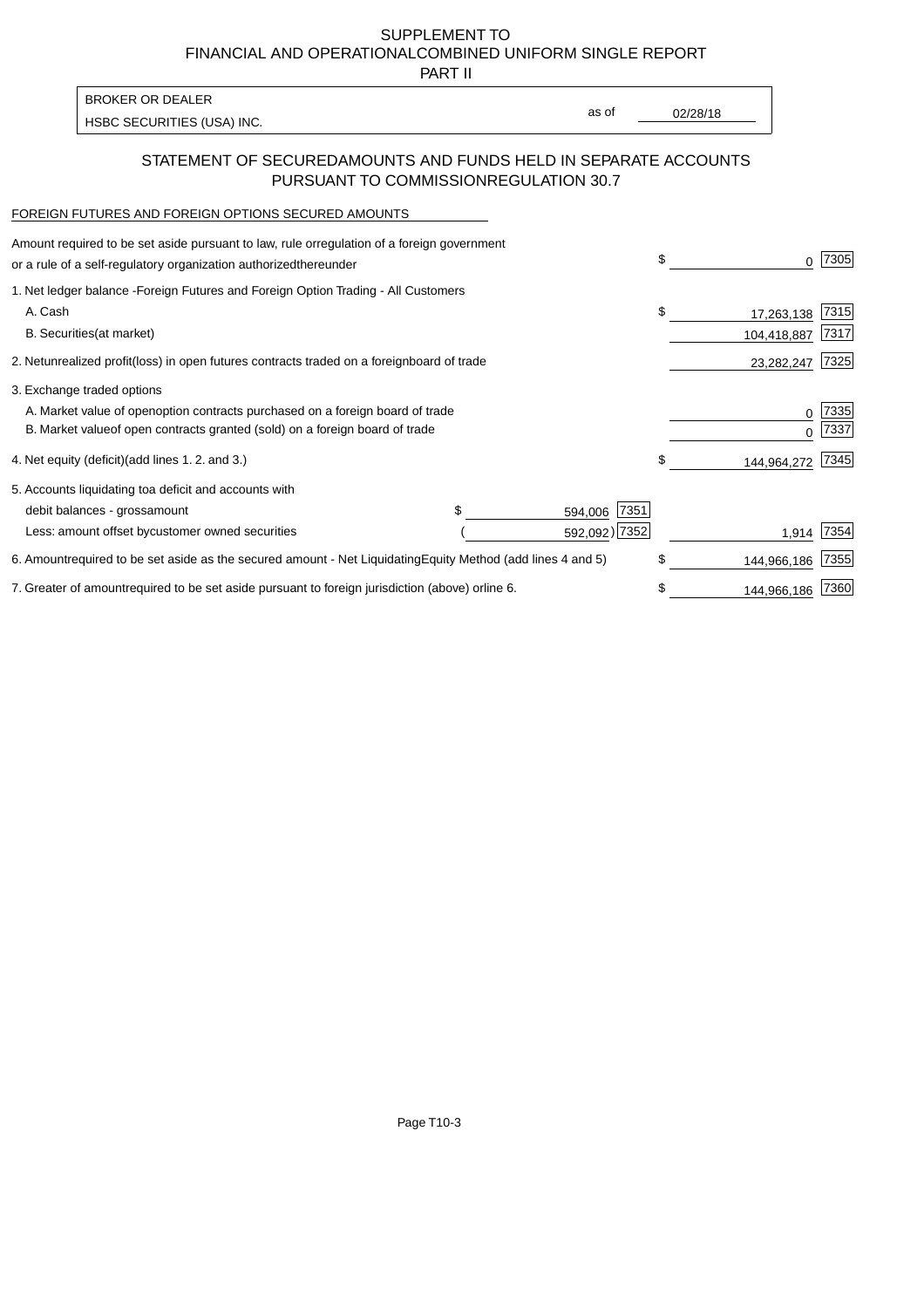PART II

| <b>BROKER OR DEALER</b>                                                                          |                       |              |                  |
|--------------------------------------------------------------------------------------------------|-----------------------|--------------|------------------|
| HSBC SECURITIES (USA) INC.                                                                       | as of                 |              | 02/28/18         |
| STATEMENT OF SECURED AMOUNTS AND FUNDS HELD IN SEPARATE                                          |                       |              | <b>ACCOUNTS</b>  |
| PURSUANT TO COMMISSION REGULATION 30.7                                                           |                       |              |                  |
| FUNDS DEPOSITED IN SEPARATE REGULATION 30.7 ACCOUNTS                                             |                       |              |                  |
| 1. Cash in banks                                                                                 |                       |              |                  |
| A. Banks located in the United States                                                            | \$<br>46,048,681      | 7500         |                  |
| B. Other banks qualified under Regulation 30.7                                                   |                       |              |                  |
| 7510<br>Name(s):<br><b>HARRIS TRUST</b>                                                          |                       | $0$  7520 \$ | 46,048,681 7530  |
| 2. Securities                                                                                    |                       |              |                  |
| A. In safekeeping with banks located in the United States                                        | \$<br>38,306,551 7540 |              |                  |
| 30.7<br>B. In safekeeping with other banks qualified under Regulation                            |                       |              |                  |
| 7550<br>Name(s):<br><b>HARRIS TRUST</b>                                                          |                       | $0$  7560    | 38,306,551 7570  |
| 3. Equities with registered futures commission merchants                                         |                       |              |                  |
| A. Cash                                                                                          | \$                    | $0$ 7580     |                  |
| <b>B.</b> Securities                                                                             |                       | $0$ 7590     |                  |
| C. Unrealized gain (loss) on open futures contracts                                              |                       | $0$ 7600     |                  |
| D. Value of long option contracts                                                                |                       | $0$ 7610     |                  |
| E. Value of short option contracts                                                               |                       | 0 7615       | 0 7620           |
| 4. Amounts held by clearing organizations of foreign boards of<br>trade                          |                       |              |                  |
| 7630<br>Name(s):                                                                                 |                       |              |                  |
| A. Cash                                                                                          | \$                    | 7640         |                  |
| <b>B.</b> Securities                                                                             |                       | 7650         |                  |
| C. Amount due to (from) clearing organizations - daily<br>variation                              |                       | 7660         |                  |
| D. Value of long option contracts                                                                |                       | 7670         |                  |
| E. Value of short option contracts                                                               |                       | )7675        | 7680             |
| 5. Amounts held by members of foreign boards of trade<br>Name(s):<br>7690                        |                       |              |                  |
| A. Cash                                                                                          | \$<br>13,897,759 7700 |              |                  |
| <b>B.</b> Securities                                                                             | 66,112,335 7710       |              |                  |
| C. Unrealized gain (loss) on open futures contracts                                              | 23,067,340            | 7720         |                  |
| D. Value of long option contracts                                                                |                       | $0$ 7730     |                  |
| E. Value of short option contracts                                                               |                       | $_0$ ) 7735  | 103,077,434 7740 |
| 6. Amounts with other depositories designated by a foreign<br>board of trade<br>7750<br>Name(s): |                       |              | 0 7760           |
| 7. Segregated funds on hand (describe:                                                           |                       |              | 0 7765           |
| 8. Total funds in separate section 30.7 accounts                                                 |                       | \$           | 187,432,666 7770 |
| 9. Excess (deficiency) set Aside Funds for Secured Amount (subtract Line 7 Secured               |                       |              |                  |
| Statement page T10-3 from Line 8)                                                                |                       | \$           | 42,466,480 7380  |
| 10. Management Target Amount for Excess funds in separate section 30.7 accounts                  |                       | \$           | 25,000,000 7780  |
| 11. Excess (deficiency) funds in separate 30.7 accounts over (under) Management Target           |                       | \$           | 17,466,480 7785  |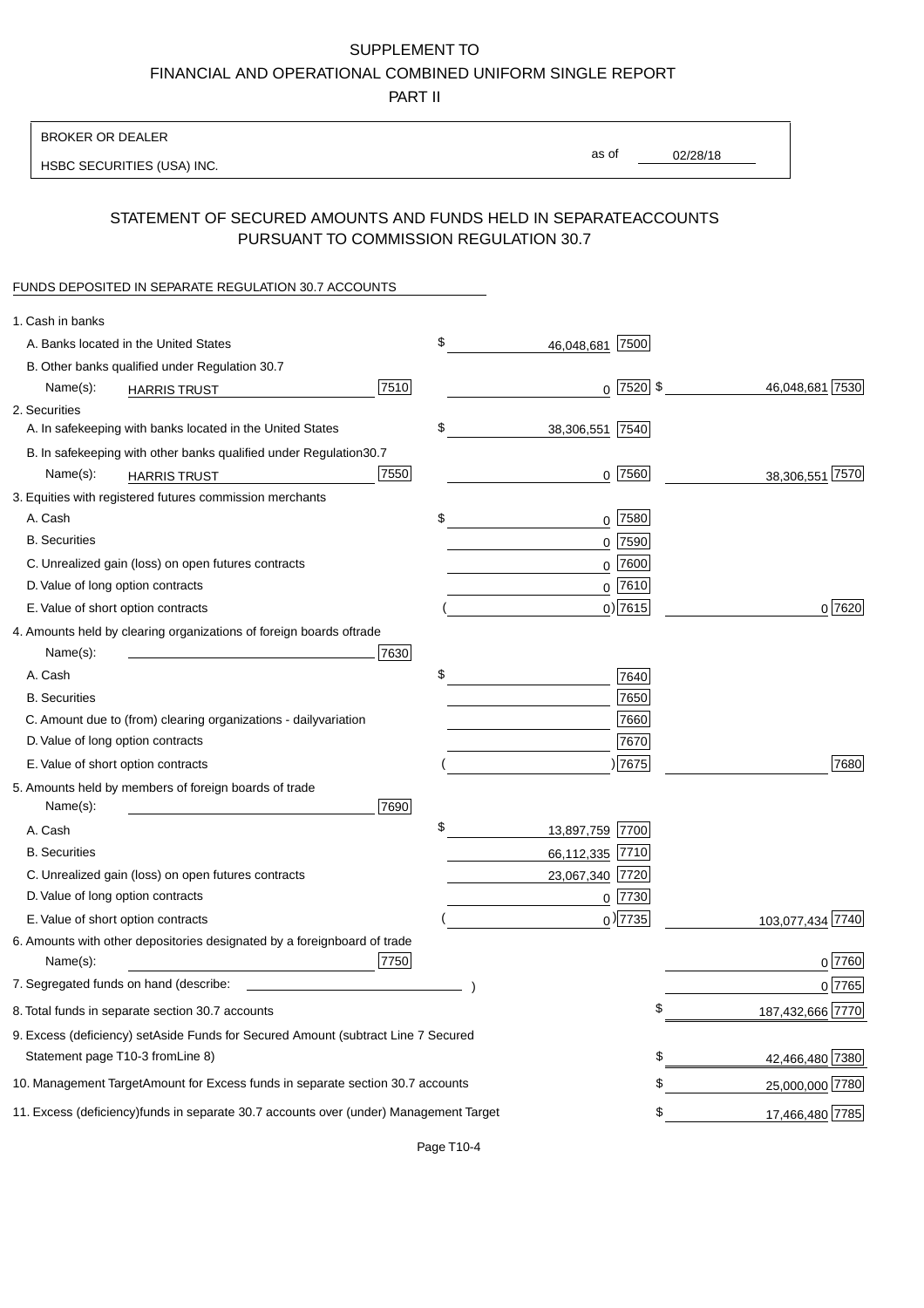PART II

HSBC SECURITIES (USA) INC. The contract of the contract of the contract of the contract of the contract of the contract of the contract of the contract of the contract of the contract of the contract of the contract of the BROKER OR DEALER

as of

#### STATEMENT OF CLEARED SWAPS CUSTOMER SEGREGATION REQUIREMENTS AND FUNDS IN CLEARED SWAPS CUSTOMER ACCOUNTS UNDER 4D(F) OF THE CEA

| <b>Cleared Swaps Customer Requirements</b>                                                                  |                              |
|-------------------------------------------------------------------------------------------------------------|------------------------------|
| 1. Net ledger balance                                                                                       |                              |
| A. Cash                                                                                                     | \$<br>8500<br>(34, 275, 692) |
| B. Securities (at market)                                                                                   | 403,065,786 8510             |
| 2. Net unrealized profit (loss) in open cleared swaps                                                       | 496,443,364 8520             |
| 3. Cleared swaps options                                                                                    |                              |
| A. Market value of open cleared swaps option contracts purchased                                            | 0   8530                     |
| B. Market value of open cleared swaps option contracts granted (sold)                                       | $0)$ 8540                    |
| 4. Net equity (deficit) (add lines 1, 2, and 3)                                                             | \$<br>865,233,458 8550       |
| 5. Accounts liquidating to a deficit and accounts with                                                      |                              |
| 20,367,487 8560<br>debit balances - gross amount<br>\$                                                      |                              |
| 20,367,487) 8570<br>Less: amount offset by customer owned securities                                        | 0 8580                       |
| 6. Amount required to be segregated for cleared swaps customers (add lines 4 and 5)                         | \$<br>865,233,458 8590       |
| Funds in Cleared Swaps Customer Segregated Accounts                                                         |                              |
| 7. Deposited in cleared swaps customer segregated accounts at banks                                         |                              |
| A. Cash                                                                                                     | \$<br>22,638,087 8600        |
| B. Securities representing investments of cleared swaps customers' funds (at market)                        | 0 8610                       |
| C. Securities held for particular cleared swaps customers in lieu of cash (at market)                       | 10,215,346 8620              |
| 8. Margins on deposit with derivatives clearing organizations in cleared swaps customer segregated accounts |                              |
| A. Cash                                                                                                     | 623,107,292 8630             |
| B. Securities representing investments of cleared swaps customers' funds (at market)                        | 8640<br>0                    |
| C. Securities<br>held for particular cleared swaps customers in lieu of cash (at market)                    | 392,850,440 8650             |
| 9. Net settlement from (to) derivatives clearing organizations                                              | $(51,216,262)$ 8660          |
| 10. Cleared swaps options                                                                                   |                              |
| A. Value of open cleared swaps long option contracts                                                        | $0^{8670}$                   |
| B. Value of open cleared swaps short option contracts                                                       | $0$ ) 8680                   |
| 11. Net equities with other FCMs                                                                            |                              |
| A. Net liquidating equity                                                                                   | $0^{8690}$                   |
| B. Securities representing investments of cleared swaps customers' funds (at market)                        | $0^{8700}$                   |
| C. Securities held for particular cleared swaps customers in lieu of cash (at market)                       | 0 8710                       |
| 12. Cleared swaps customer funds on hand (describe:                                                         | $0 \;  8715 $                |
| 13. Total amount in cleared swaps customer segregation (add lines 7 through 12)                             | \$<br>997,594,903 8720       |
| 14. Excess (deficiency) funds in cleared swaps customer segregation (subtract line 6 from line 13)          | 132,361,445 8730             |
| 15. Management Target Amount for Excess funds in cleared swaps segregated accounts                          | \$<br>122,000,000 8760       |
| 16. Excess<br>(deficiency) funds in cleared swaps customer segregated accounts over                         |                              |
| <b>Management Target Excess</b><br>(under)                                                                  | \$<br>10,361,445 8770        |